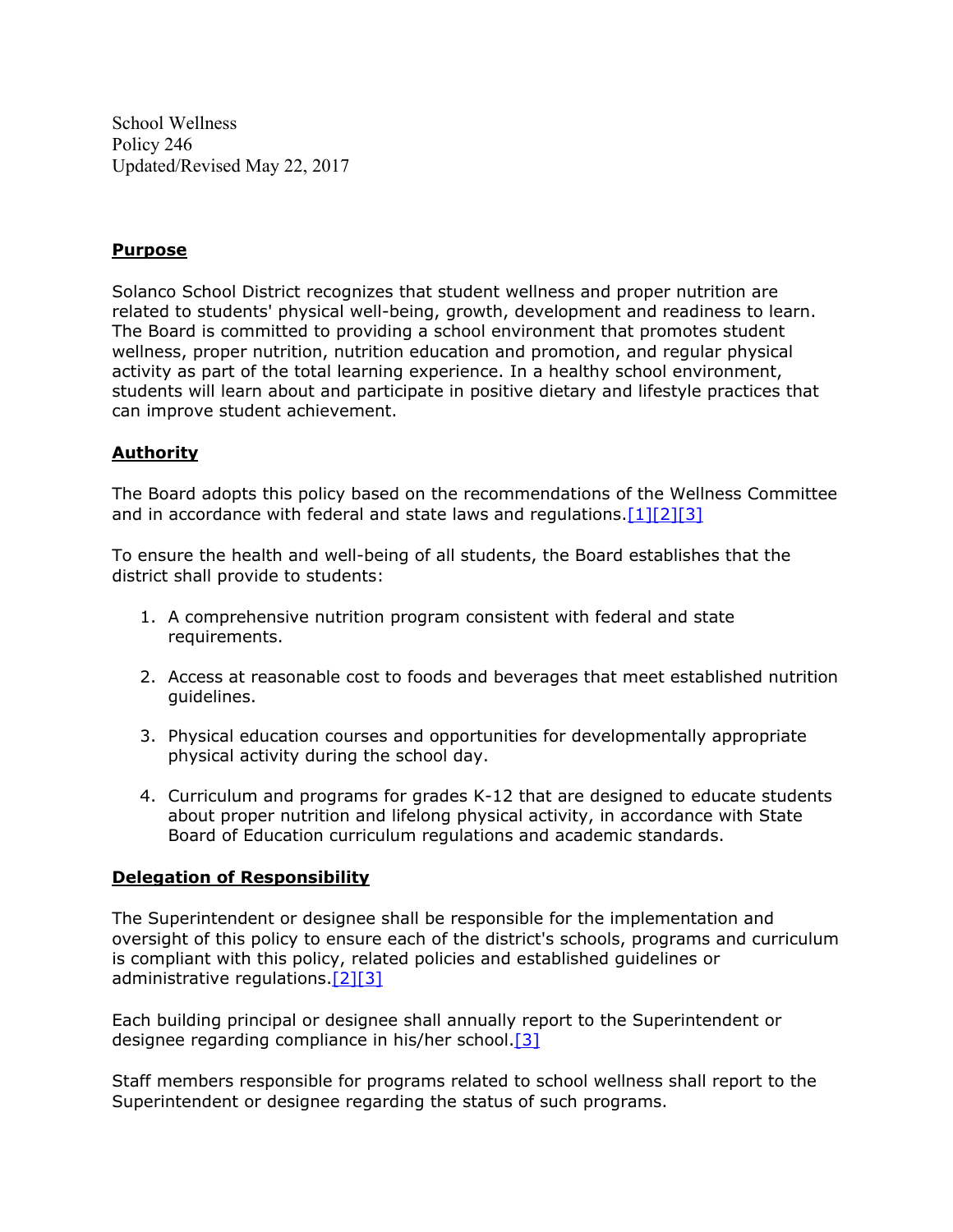The Superintendent or designee shall annually report to the Board on the district's compliance with law and policies related to school wellness. The report may include:

- 1. Assessment of school environment regarding school wellness issues.
- 2. Evaluation of food services program.
- 3. Review of all foods and beverages sold in schools for compliance with established nutrition guidelines.
- 4. Listing of activities and programs conducted to promote nutrition and physical activity.
- 5. Recommendations for policy and/or program revisions.
- 6. Suggestions for improvement in specific areas.
- 7. Feedback received from district staff, students, parents/guardians, community members and the Wellness Committee.

The Superintendent or designee and the established Wellness Committee shall conduct an assessment at least once every three (3) years on the contents and implementation of this policy as part of a continuous improvement process to strengthen the policy and ensure implementation. This triennial assessment shall be made available to the public in an accessible and easily understood manner and include:[2][3]

- 1. The extent to which each district school is in compliance with law and policies related to school wellness.
- 2. The extent to which this policy compares to model wellness policies.
- 3. A description of the progress made by the district in attaining the goals of this policy.

At least once every three (3) years, the district shall update or modify this policy as needed, based on the results of the most recent triennial assessment and/or as district and community needs and priorities change; wellness goals are met; new health science, information and technologies emerge; and new federal or state guidance or standards are issued.[3]

The district shall annually inform and update the public, including parents/guardians, students, and others in the community, about the contents, updates and implementation of this policy via the district website, student handbooks, newsletters, posted notices and/or other efficient communication methods. This annual notification shall include information on how to access the School Wellness policy; information about the most recent triennial assessment; information on how to participate in the development, implementation and periodic review and update of the School Wellness policy; and a means of contacting Wellness Committee leadership.[2][3]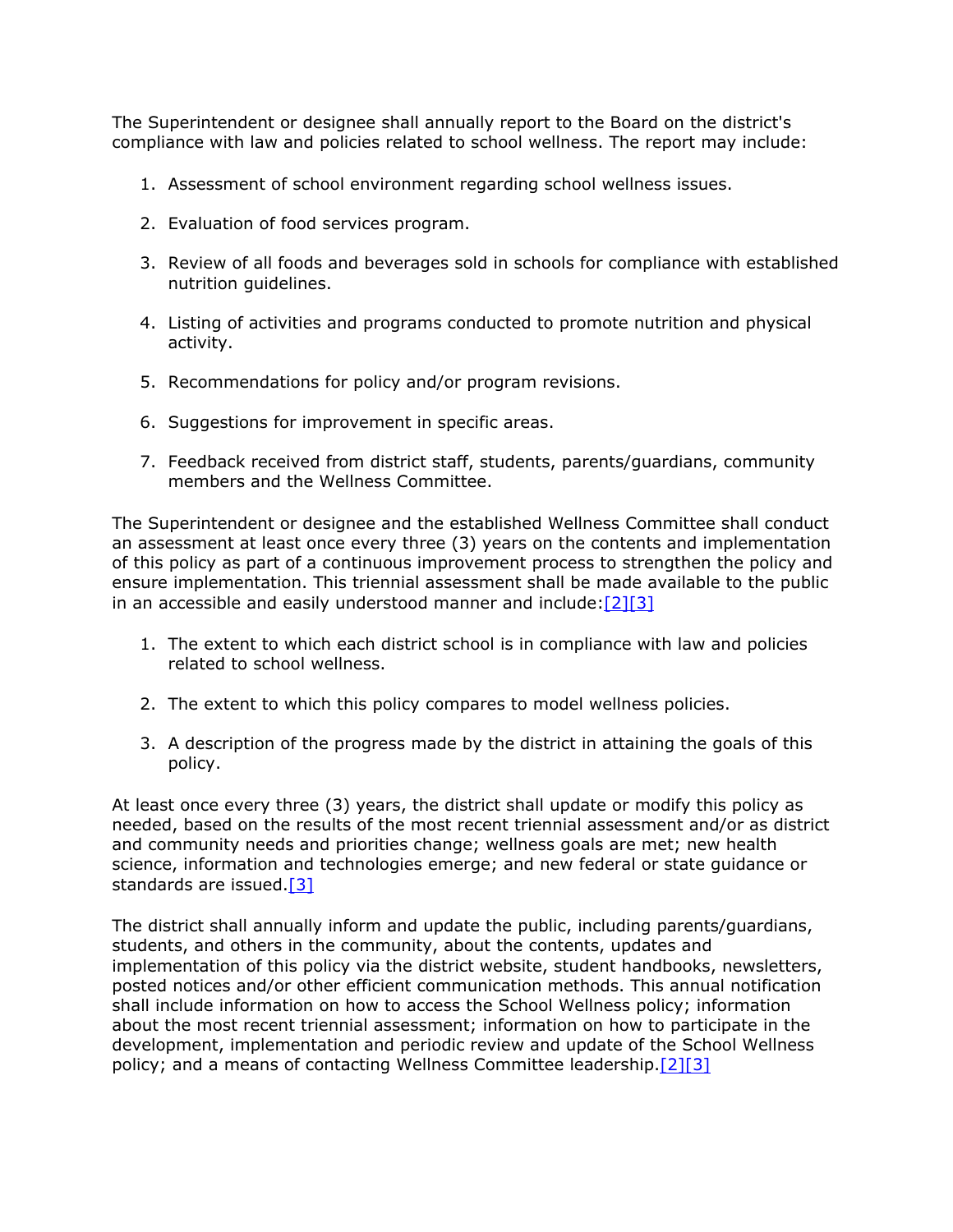# **Guidelines**

## Recordkeeping

The district shall retain records documenting compliance with the requirements of the School Wellness policy, which shall include: [3][4]

- 1. The written School Wellness policy.
- 2. Documentation demonstrating that the district has informed the public, on an annual basis, about the contents of the School Wellness policy and any updates to the policy.
- 3. Documentation of efforts to review and update the School Wellness policy, including who is involved in the review and methods used by the district to inform the public of their ability to participate in the review.
- 4. Documentation demonstrating the most recent assessment on the implementation of the School Wellness policy and notification of the assessment results to the public.

## Wellness Committee

The district shall establish a Wellness Committee comprised of, but not necessarily limited to, at least one (1) of each of the following: School Board member, district administrator, district food service representative, student, parent/guardian, school health professional, physical education teacher and member of the public. It shall be the goal that committee membership will include representatives from each school building and reflect the diversity of the community.<sup>[2]</sup>

The Wellness Committee shall serve as an advisory committee regarding student health issues and shall be responsible for developing, implementing and periodically reviewing and updating a School Wellness policy that complies with law to recommend to the Board for adoption.

The Wellness Committee shall review and consider evidence-based strategies and techniques in establishing goals for nutrition education and promotion, physical activity and other school based activities that promote student wellness as part of the policy development and revision process.[3]

## Advisory Health Council

An Advisory Health Council may be established by the Superintendent to study student health issues and to assist in organizing follow-up programs. [5]

The Advisory Health Council may examine related research, assess student needs and the current school environment, review existing Board policies and administrative regulations, and raise awareness about student health issues.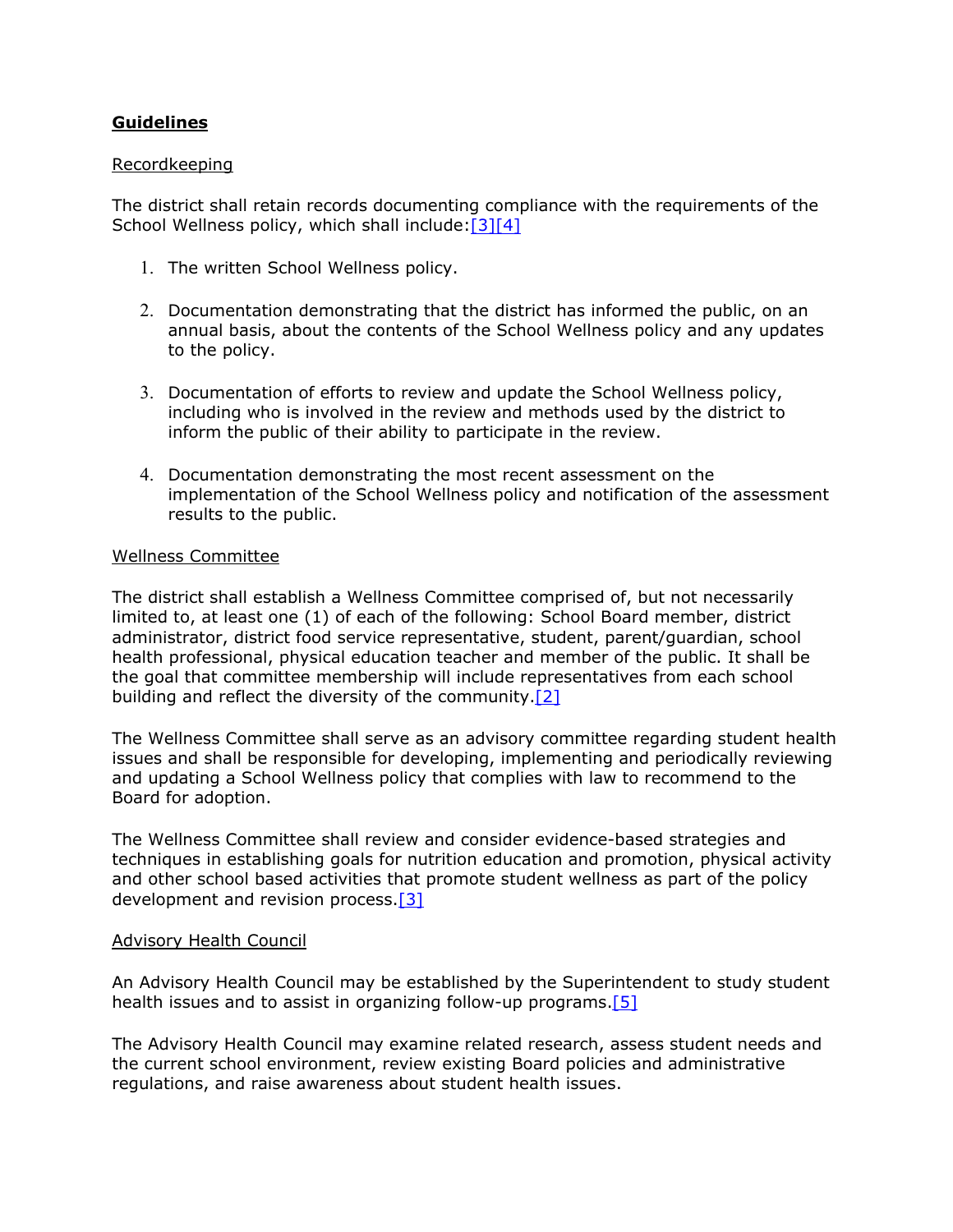The Advisory Health Council may make policy recommendations to the Board related to other health issues necessary to promote student wellness.

he Advisory Health Council may survey parents/guardians and/or students; conduct community forums or focus groups; collaborate with appropriate community agencies and organizations; and engage in similar activities, within the budget established for these purposes.

The Advisory Health Council shall provide periodic reports to the Superintendent or designee regarding the status of its work, as required.

Individuals who conduct student medical and dental examinations shall submit to the Advisory Health Council annual reports and later reports on the remedial work accomplished during the year, as required by law.  $[5]$ 

#### Nutrition Education

Nutrition education will be provided within the sequential, comprehensive health education program in accordance with curriculum regulations and the academic standards for Health, Safety and Physical Education, and Family and Consumer Sciences. [6][7][8]

Nutrition education in the district shall teach, model, encourage and support healthy eating by students. Promoting student health and nutrition enhances readiness for learning and increases student achievement.

Nutrition education shall provide all students with the knowledge and skills needed to lead healthy lives.

Nutrition education lessons and activities shall be age-appropriate.

Nutrition curriculum shall teach behavior-focused skills, which may include menu planning, reading nutrition labels and media awareness.

School food service and nutrition education classes shall cooperate to create a learning laboratory.

Nutrition education shall be integrated into other subjects such as math, science, language arts and social sciences to complement but not replace academic standards based on nutrition education.

Lifelong lifestyle balance shall be reinforced by linking nutrition education and physical activity.

The staff responsible for providing nutrition education shall be properly trained and prepared and shall participate in appropriate professional development. The district shall develop standards for such training and professional development.[9]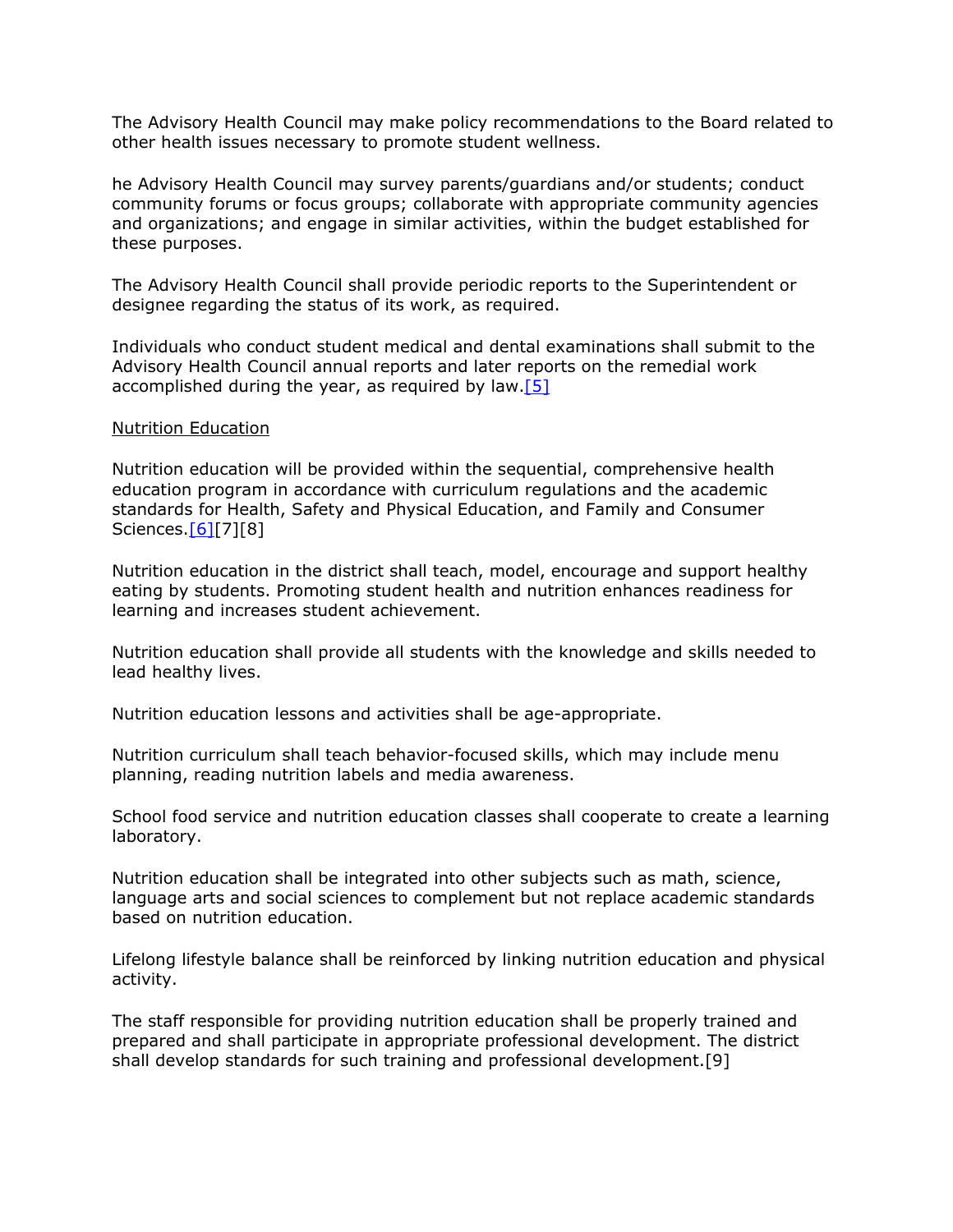Nutrition education shall extend beyond the school environment by engaging and involving families and the community.

## Nutrition Promotion

Nutrition promotion and education positively influence lifelong eating behaviors by using evidence-based techniques and nutrition messages, and by creating food environments that encourage healthy nutrition choices and encourage participation in school meal programs.

District schools shall promote nutrition through the implementation of Farm to School activities, where possible. Activities may include, but not be limited to, the initiation/maintenance of school gardens, taste-testing of local products in the cafeteria and classroom, classroom education about local agriculture and nutrition, field trips to local farms and incorporation of local foods into school meal programs.

District staff shall cooperate with agencies and community organizations to provide opportunities for appropriate student projects related to nutrition.

District food service personnel shall review and implement research-based, behavioral economics techniques in the cafeteria to encourage consumption of more whole grains, fruits, vegetables and legumes, and to decrease plate waste.

Consistent nutrition messages shall be disseminated and displayed throughout the district, schools, classrooms, cafeterias, homes, community and media.

Consistent nutrition messages shall be demonstrated by avoiding use of unhealthy food items in classroom lesson plans and school staff avoiding eating less healthy food items in front of students.

District schools shall offer resources about health and nutrition to encourage parents/guardians to provide healthy meals for their children.

## Physical Activity

District schools shall strive to provide opportunities for developmentally appropriate physical activity during the school day for all students.

District schools shall contribute to the effort to provide students opportunities to accumulate at least sixty (60) minutes of age-appropriate physical activity daily, as recommended by the Centers for Disease Control and Prevention. Opportunities offered at school will augment physical activity outside the school environment, such as outdoor play at home, sports, etc.

Students shall participate daily in a variety of age-appropriate physical activities designed to achieve optimal health, wellness, fitness and performance benefits.

Age-appropriate physical activity opportunities, such as outdoor and indoor recess, before and after school programs, during lunch, clubs, intramurals and interscholastic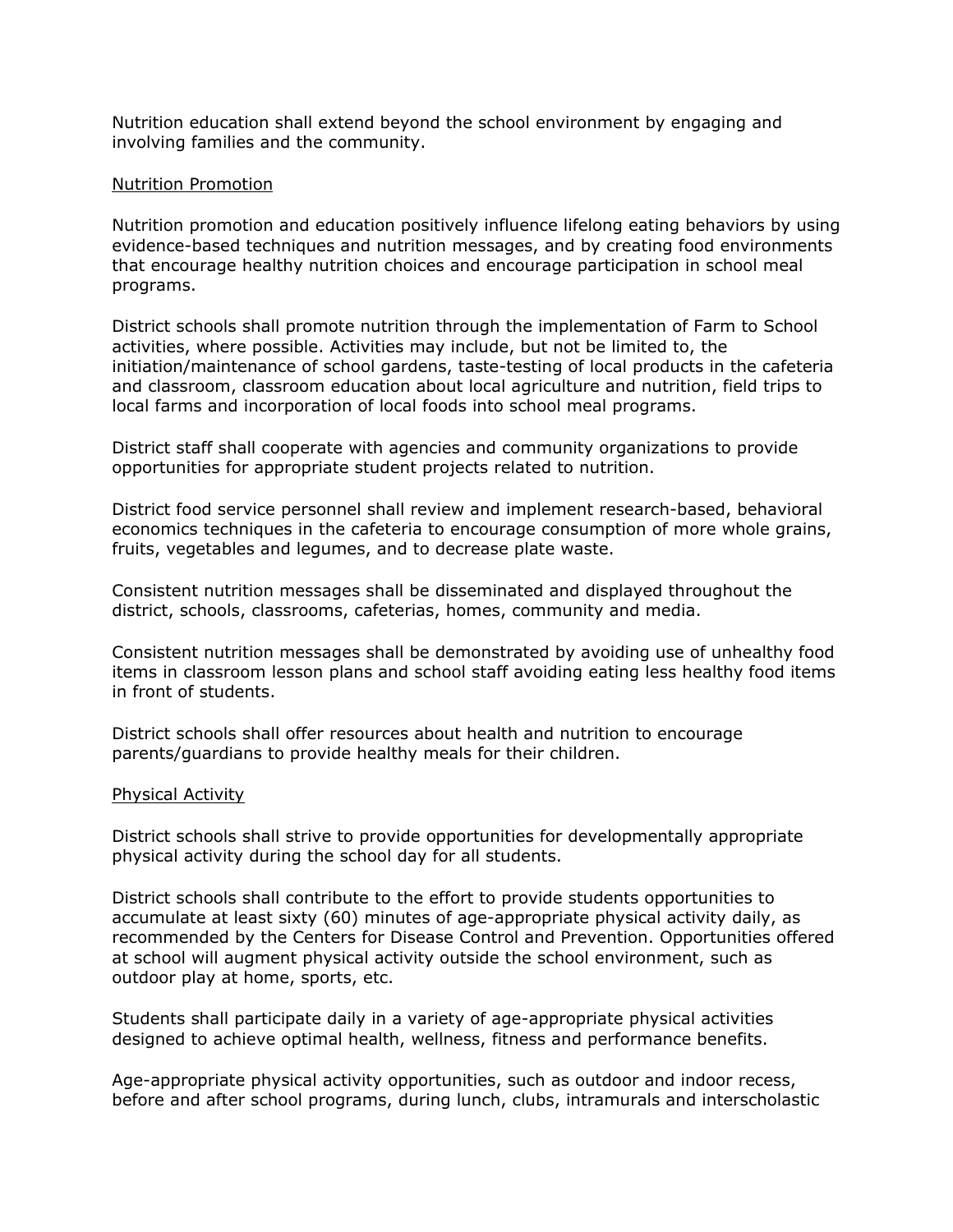athletics, shall be provided to meet the needs and interests of all students, in addition to planned physical education.

A physical and social environment that encourages safe and enjoyable activity for all students shall be maintained.

Extended periods of student inactivity, two (2) hours or more, shall be discouraged.

Physical activity breaks shall be provided for students during classroom hours.

Before and/or after-school programs shall provide developmentally appropriate physical activity for participating children.

Physical activity shall not be used or withheld as a form of punishment.

Students and their families shall be encouraged to utilize district-owned physical activity facilities, such as playgrounds and fields, outside school hours in accordance with established district rules.

#### Physical Education

A sequential physical education program consistent with curriculum regulations and Health, Safety and Physical Education academic standards shall be developed and implemented. All district students must participate in physical education.[7][8][10]

Quality physical education instruction that promotes lifelong physical activity and provides instruction in the skills and knowledge necessary for lifelong participation shall be provided.

Physical education classes shall be the means through which all students learn, practice and are assessed on developmentally appropriate skills and knowledge necessary for lifelong, health-enhancing physical activity.

A comprehensive physical education course of study that focuses on providing students the skills, knowledge and confidence to participate in lifelong, health-enhancing physical activity shall be implemented.

A varied and comprehensive curriculum that promotes both team and individual activities and leads to students becoming and remaining physically active for a lifetime shall be provided in the physical education program.

Adequate amounts of planned instruction shall be provided in order for students to achieve the proficient level for the Health, Safety and Physical Education academic standards.

A local assessment system shall be implemented to track student progress on the Health, Safety and Physical Education academic standards.

Students shall be moderately to vigorously active as much time as possible during a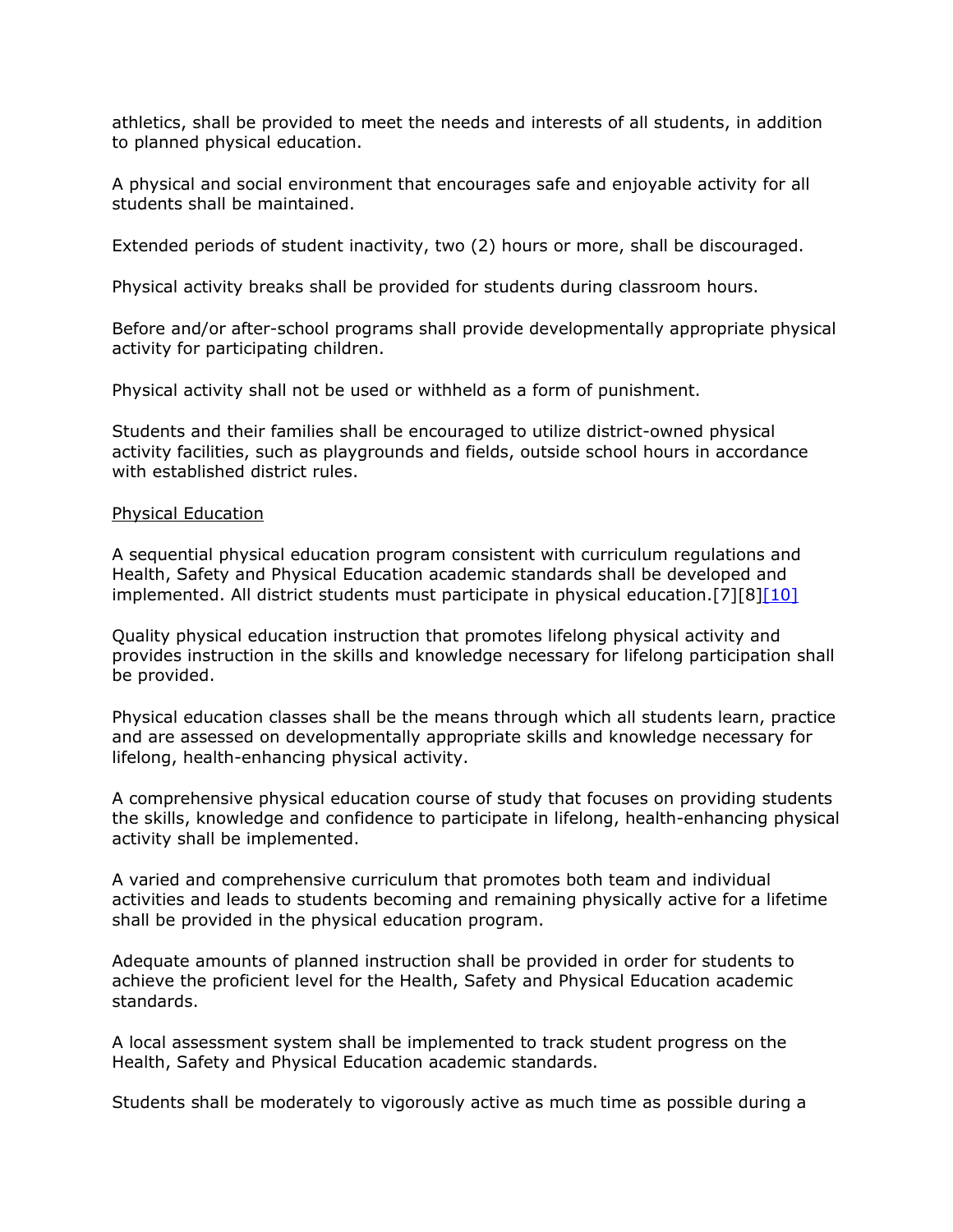physical education class. Documented medical conditions and disabilities shall be accommodated during class.

Safe and adequate equipment, facilities and resources shall be provided for physical education courses.

Physical activity shall not be used or withheld solely as a form of punishment.

## Other School Based Activities

Drinking water shall be available and accessible to students, without restriction and at no cost to the student, at all meal periods and throughout the school day.  $[11][12]$ 

Nutrition professionals who meet hiring criteria established by the district and in compliance with federal regulations shall administer the school meals program. Professional development and continuing education shall be provided for district nutrition staff, as required by federal regulations.[9][13][14][15]

District schools shall provide adequate space, as defined by the district, for eating and serving school meals.

Students shall be provided a clean and safe meal environment.

Students shall be provided adequate time to eat: ten (10) minutes sit down time for breakfast; twenty (20) minutes sit down time for lunch.

District schools shall implement alternative service models to increase school breakfast participation where possible, such as breakfast served in the classroom, "grab & go breakfast" and breakfast after first period to reinforce the positive educational, behavioral and health impacts of a healthy breakfast.

Meal periods shall be scheduled at appropriate hours, as required by federal regulations and as defined by the district. $[11]$ 

Students shall have access to hand washing or sanitizing before meals and snacks.

Access to the food service operation shall be limited to authorized staff.

Nutrition content of school meals shall be available to students and parents/guardians.

Students and parents/guardians may be involved in menu selections through various means, such as taste testing and surveys.

To the extent possible, the district shall utilize available funding and outside programs to enhance student wellness.

The district shall provide appropriate training to all staff on the components of the School Wellness policy.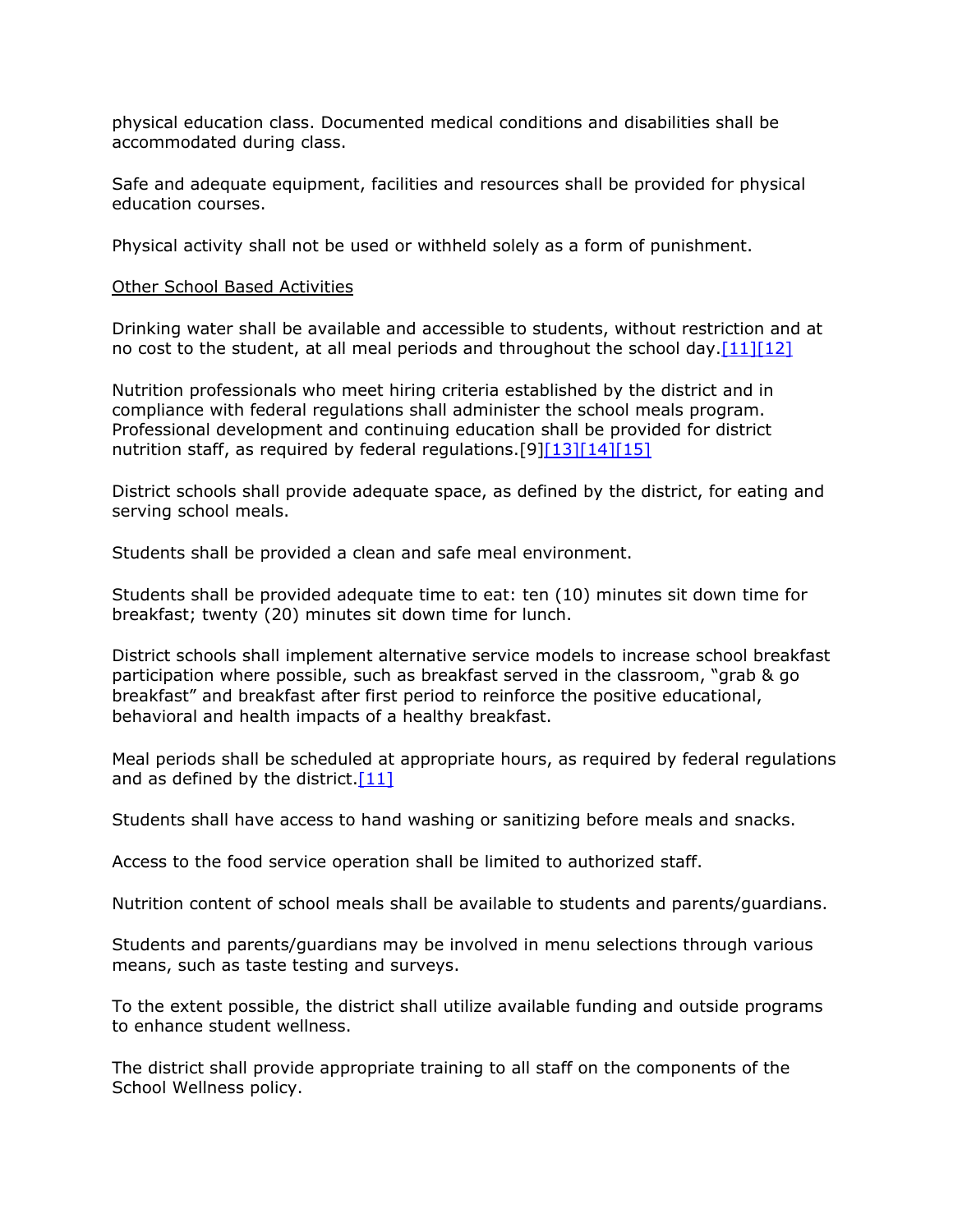Goals of the School Wellness policy shall be considered in planning all school based activities.

Fundraising projects submitted for approval shall be supportive of healthy eating and student wellness.

Administrators, teachers, food service personnel, students, parents/guardians and community members shall be encouraged to serve as positive role models through district programs, communications and outreach efforts.

The district shall support the efforts of parents/guardians to provide a healthy diet and daily physical activity for children by communicating relevant information through various methods.

The district shall maintain a healthy school environment, including but not limited to indoor air quality, in accordance with the district's healthy learning environment program and applicable laws and regulations.

#### Nutrition Guidelines for All Foods/Beverages at School

All foods and beverages available in district schools during the school day shall be offered to students with consideration for promoting student health and reducing obesity.

Foods and beverages provided through the National School Lunch or School Breakfast Programs shall comply with established federal nutrition standards.[11][12][13][14]

## *Competitive Foods -*

Competitive foods available for sale shall meet or exceed the established federal nutrition standards (USDA Smart Snacks in School). These standards shall apply in all locations and through all services where foods and beverages are sold to students, which may include, but are not limited to: a la carte options in cafeterias, vending machines, school stores, snack carts and fundraisers.[3][16][17]

**Competitive foods** are defined as foods and beverages offered or sold to students on school campus during the school day, which are not part of the reimbursable school breakfast or lunch.

For purposes of this policy, **school campus** means any area of property under the jurisdiction of the school that students may access during the school day. $[3][16]$ 

For purposes of this policy, **school day** means the period from midnight before school begins until thirty (30) minutes after the end of the official school day.[3][16]

The district may impose additional restrictions on competitive foods, provided that the restrictions are not inconsistent with federal requirements. $[16]$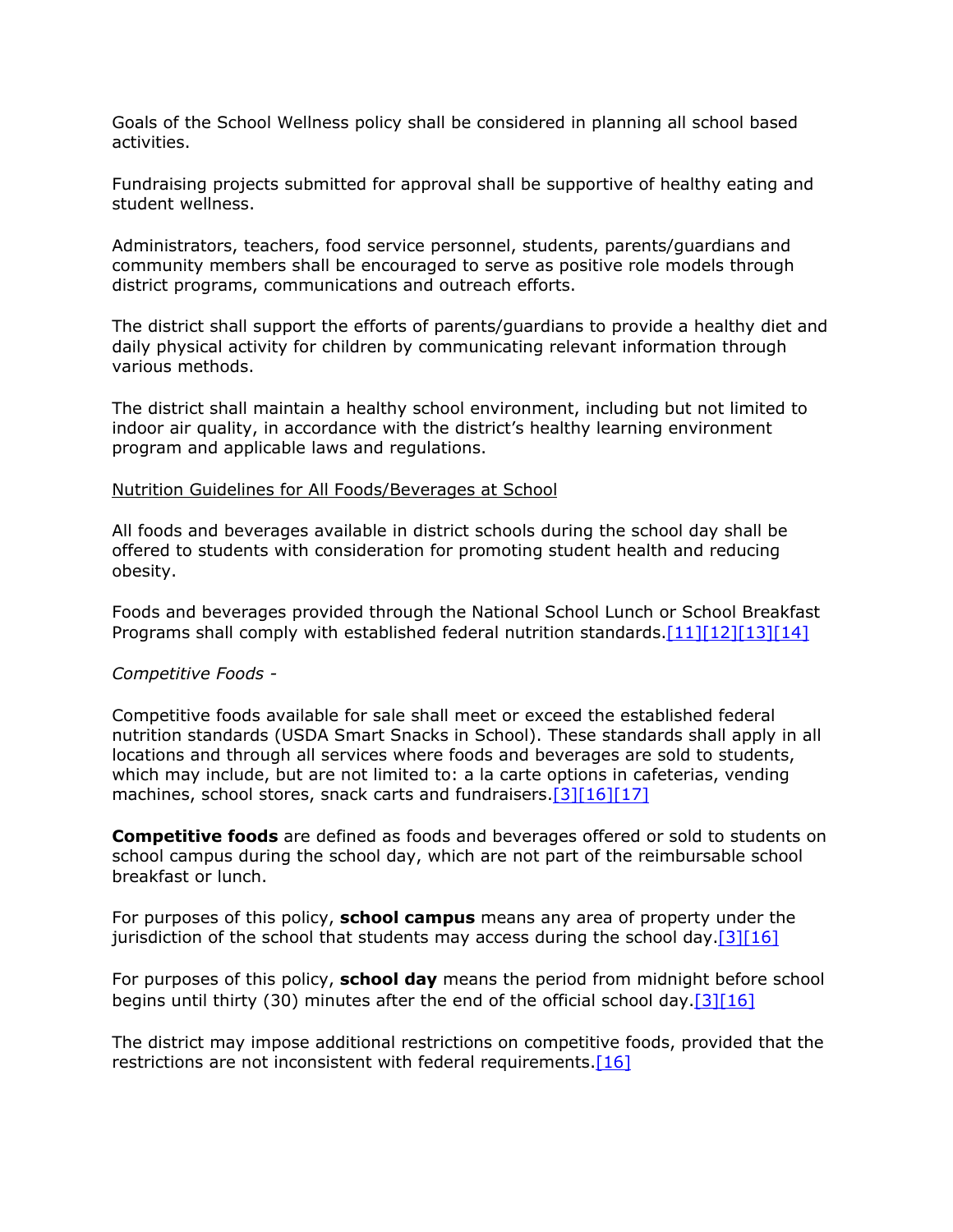## *Fundraiser Exemptions -*

Fundraising activities held during the school day involving the sale of competitive foods shall be limited to foods that meet the Smart Snacks in School nutrition standards, unless an exemption is approved in accordance with applicable Board policy and administrative regulations.[18]

The district may allow a limited number of exempt fundraisers as permitted by the Pennsylvania Department of Education each school year: up to five (5) exempt fundraisers in elementary and middle school buildings, and up to ten (10) exempt fundraisers in high school buildings. **Exempt fundraisers** are fundraisers in which competitive foods are available for sale to students that do not meet the Smart Snacks in School nutrition standards.[16]

The district shall establish administrative regulations to implement fundraising activities in district schools, including procedures for requesting a fundraiser exemption.

## *Non-Sold Competitive Foods -*

Non-sold competitive foods available to students, which may include but are not limited to foods and beverages offered as rewards and incentives, at classroom parties and celebrations, or as shared classroom snacks, shall meet or exceed the standards established by the district.

If the offered competitive foods do not meet or exceed the Smart Snacks in School nutrition standards, the following standards shall apply:

- 1. Rewards and Incentives:
	- a. Foods and beverages shall not be used as a reward for classroom or school activities unless the reward is an activity that promotes a positive nutrition message (e.g., guest chef, field trip to a farm or farmers market, etc.).
- 2. Classroom Parties and Celebrations:
	- a. Parents/Guardians shall be informed through newsletters or other efficient communication methods that foods/beverages should only be brought in when requested for scheduled parties.
	- b. Classroom parties shall offer a minimal amount of foods (maximum 2-3 items) containing added sugar as the primary ingredient (e.g., cupcakes, cookies) and will provide the following:
		- i. Fresh fruits/vegetables; and
		- ii. Water, 100 percent juice, 100 percent juice diluted with water, lowfat milk or nonfat milk.